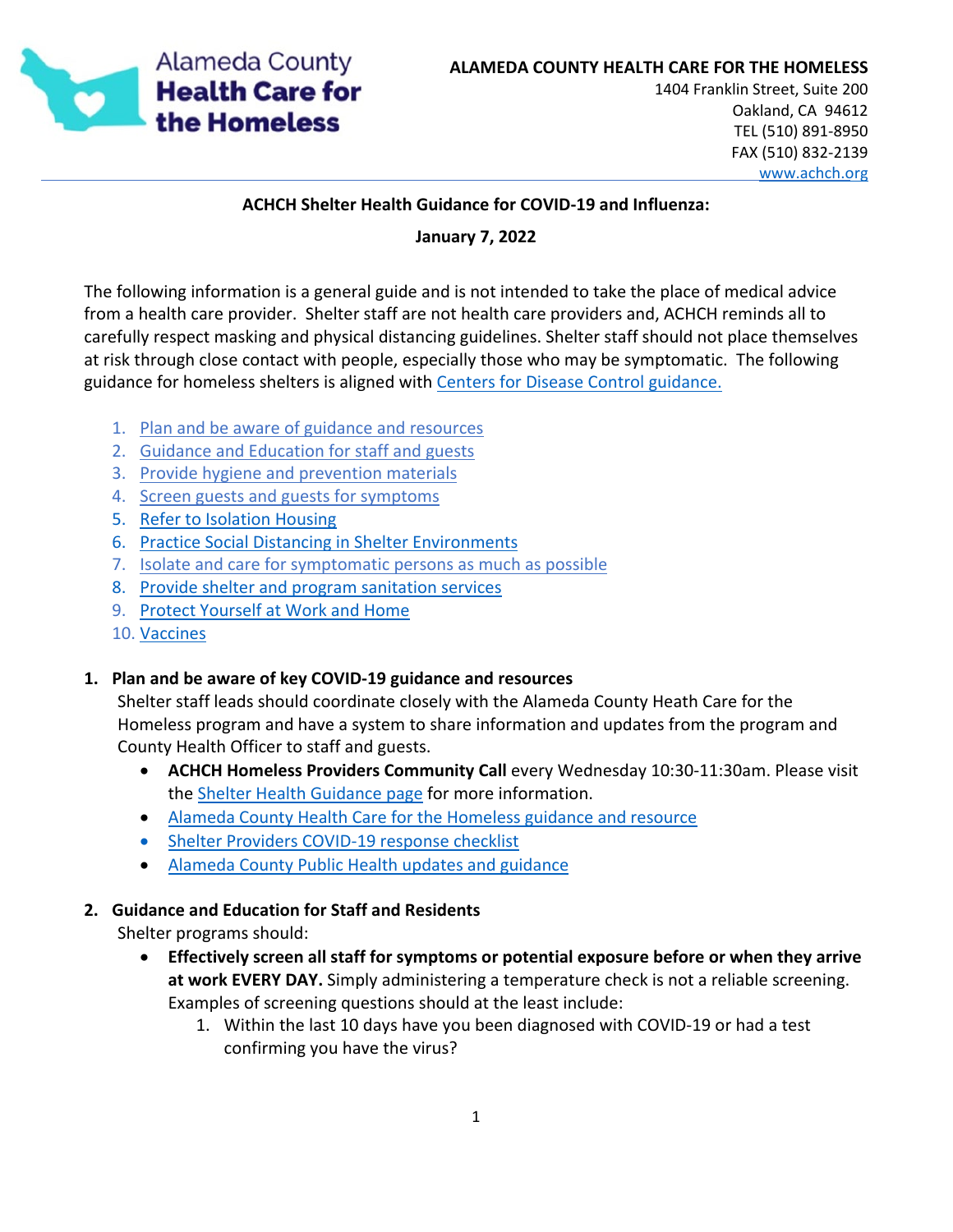- 2. Are any members of my household, or anyone else I have had close contact within the past 14 days, in isolation for COVID-19 or had a test confirming they have the virus?
- 3. Have you had any one or more of these symptoms today or within the past 24 hours, which is NEW OR NOT EXPLAINED by a reason other than possibly having COVID-19?
	- Fever, Chills, or Repeated Shaking/Shivering
	- Cough
	- Sore Throat
	- Sudden Loss of Taste or Smell
	- Feeling Unusually Weak or Fatigued
- Shortness of Breath, Difficulty **Breathing**
- Muscle pain
- Headache
- Runny or congested nose
- Diarrhea
- Nausea and vomiting

Any YES response to the above questions, and staff should not be permitted to come to work.

- Provide **Home COVID Rapid Test Kits** for staff, encourage them to test at least weekly.
- **Remind staff "If you feel sick, DON'T COME TO WORK!"** *No one needs "heroes" who may spread infection to their co-workers and guests*. "Sick" is purposefully defined at a very low threshold: anyone who feels unwell. This could include fever/sweats/chills, cough, shortness of breath, sore throat, body/muscle ache, fatigue, gastrointestinal symptoms, congestion/sneezing not caused by allergies. Any staff or volunteer who becomes sick at work should be sent home immediately.
- Make every available effort to ensure that staff is vaccinated. Some programs and jurisdictions require that either staff is vaccinated or they provide proof of negative COVID test on a weekly basis.
- Make sure that flyers have credible educational information clearly visible and available to staff and guests.ACHCH recommends posting the following information: [Symptoms,](https://www.cdc.gov/coronavirus/2019-ncov/images/print-materials/Symptoms-of-Coronavirus-Disease-2019-poster-english.jpg) [Wear a Mask,](https://www.cdc.gov/coronavirus/2019-ncov/images/print-materials/community/shelters-protect-common-areas.jpg) [Cover Your Cough,](https://www.cdc.gov/flu/pdf/protect/cdc_cough.pdf) [Wash Your Hands,](https://www.cdc.gov/coronavirus/2019-ncov/downloads/Handwashing-poster-adults.pdf) [Physical Distancing Meals ,](https://www.cdc.gov/coronavirus/2019-ncov/images/print-materials/community/shelters-protect-during-meals.jpg) [Physical](https://www.cdc.gov/coronavirus/2019-ncov/images/print-materials/community/shelters-protect-sleeping-areas.jpg)  [Distancing Sleeping](https://www.cdc.gov/coronavirus/2019-ncov/images/print-materials/community/shelters-protect-sleeping-areas.jpg)
- Assess staff for potential exposure risks. Do not allow unvaccinated staff to work in client-facing roles. Redirect vulnerable (aging, chronic illness) staff from higher risk positions providing prolonged close contact. **PPE Supplies:**
- **Staff should practice and promote effective physical distancing and avoid all close contact with symptomatic persons**. Have Protective Personal Equipment (PPE) on hand for any unusual situations involving close contact with symptomatic persons.

Protective Personal Equipment includes: **Face shields, gowns, face masks, gloves, N95 face masks**

- **Shelter leadership should closely read, be familiarize and implement CAL OSHA COVID**-19 Emergency Temporary Standards: https://www.dir.ca.gov/dosh/coronavirus/
- Maintain program point persons in contact with the ACHCH program.
- <span id="page-1-0"></span>**3. Provide hygiene and prevention materials to staff and guests:** Shelter staff should: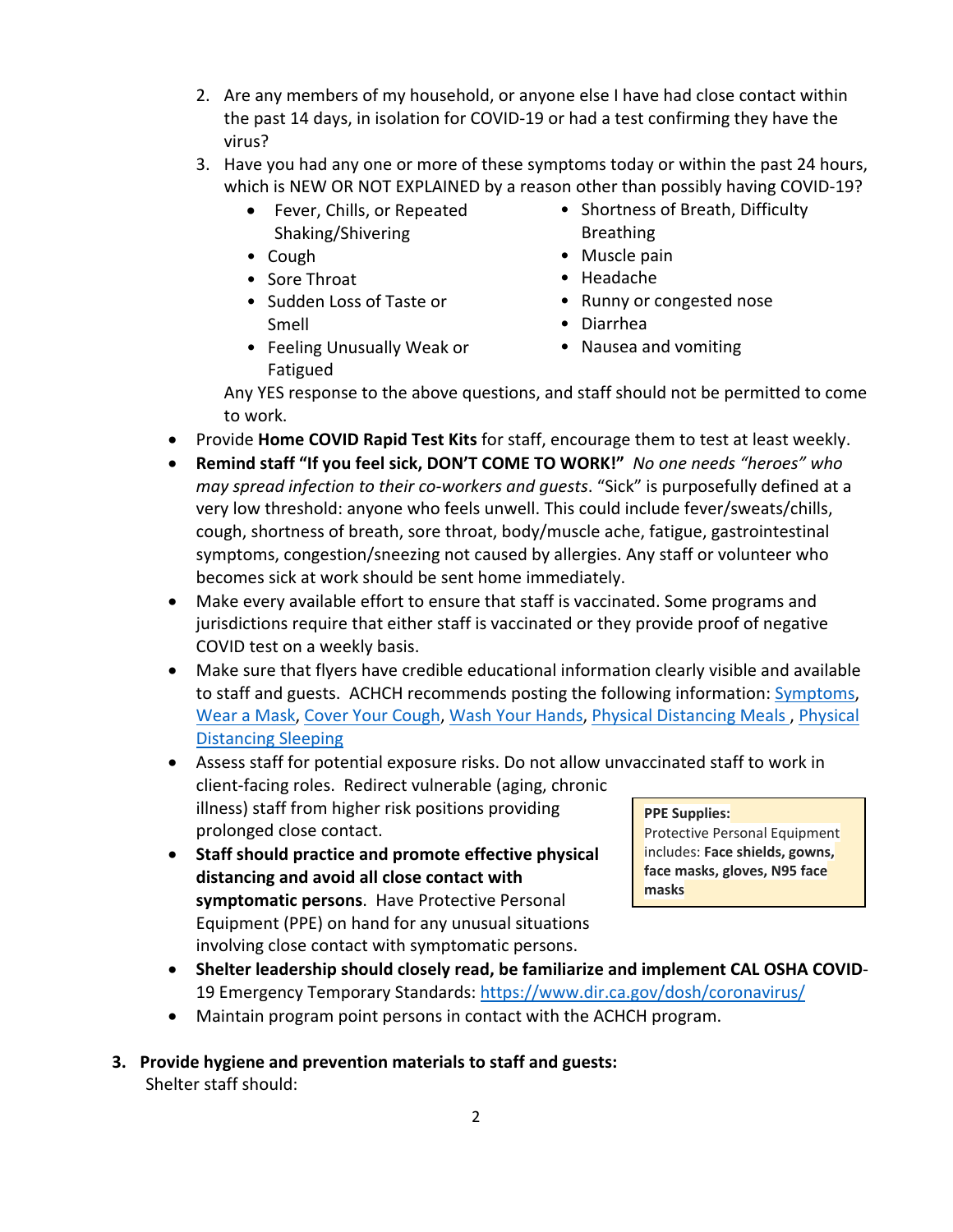- Give all residents easy access to soap, water, and hand-drying resources.
- Have hand sanitizer available for general use. Ensure that handwashing is frequently done.
- Have facial tissue and waste baskets available.
- **Face masks are mandatory.** Please always wear a mask unless eating, drinking, or sleeping.
	- $\circ$  In high-risk/outbreak situations consider wearing a cloth mask covered with a surgical mask, or wearing a N95 or KN95 when in client-facing roles.
	- o Change your mask it if it gets saturated and dispose of it safely.
	- $\circ$  Ventilation is important. Keep windows and doors ajar to create airflow as much as possible. Consult with ACHCH Shelter Health lead for ventilation information.
	- o Maintain adequate supplies including PPE.
	- o See 'Protect Yourself in Workplace and Home' below.

# **Information on Face Masks and Respirators**

There are key differences between face masks and respirators:

| Disposable surgical face mask |                                    | N95 or KN95 Respirator |                                      |
|-------------------------------|------------------------------------|------------------------|--------------------------------------|
|                               | "surgical mask, disposable mask,   | $\bullet$              | Health workers use when directly     |
|                               | medical mask"                      |                        | treating infected guests             |
|                               | Looser fitting                     | $\bullet$              | Useful for staff when forced to deal |
|                               | Keeps virus from getting OUT of a  |                        | closely with a symptomatic person.   |
|                               | sick person (sneeze, coughing,     | $\bullet$              | Must be tightly fitted, filters air  |
|                               | talking) to protect OTHERS.        |                        | coming IN from aerosolized virus     |
|                               | Protects from splashes/drops       |                        | particles.                           |
|                               | coming from a sick person          | $\bullet$              | Hard to breathe through if you are   |
|                               | Also prevents hand-mouth-nose      |                        | sick, young or old.                  |
|                               | touching and droplet transmission. | $\bullet$              | Not recommended for general use      |
|                               |                                    |                        | during viral pandemic.               |

## <span id="page-2-0"></span>**4. Screen guests for symptoms, risk and health care:**

Shelter staff should:

- Closely review and follow guidelines in [Shelter Providers COVID+ Resident Checklist.](https://www.achch.org/uploads/7/2/5/4/72547769/shelter_provider_checklist_for_covid_positive_residents_8-5-2020.pdf)
- Provide symptom management checks 2x daily and record on this [log.](https://www.achch.org/uploads/7/2/5/4/72547769/shelter_staff-residents_symptoms_screening_log_4-2020.pdf)
- Ask open ended questions (i.e. Are you feeling ok? Any new or unexplained symptoms? Have you had recent contact with anyone known to have COVID-19?).
- Taking temperatures is not a comprehensive way to screen for symptoms. Please use the log from above 2x daily with each resident and all staff.
- **Symptomatic Guests:** If a resident is symptomatic, or learns that they recently had contact with a confirmed COVID-19 case, place them in isolation, as best you can, separated from the rest of the residents in your shelter (see 'Isolate and Provide care for Symptomatic Persons' below).
	- i. Refer symptomatic or recent contact to Isolation Housing as soon as possible (see 'Refer to Isolation Housing' below).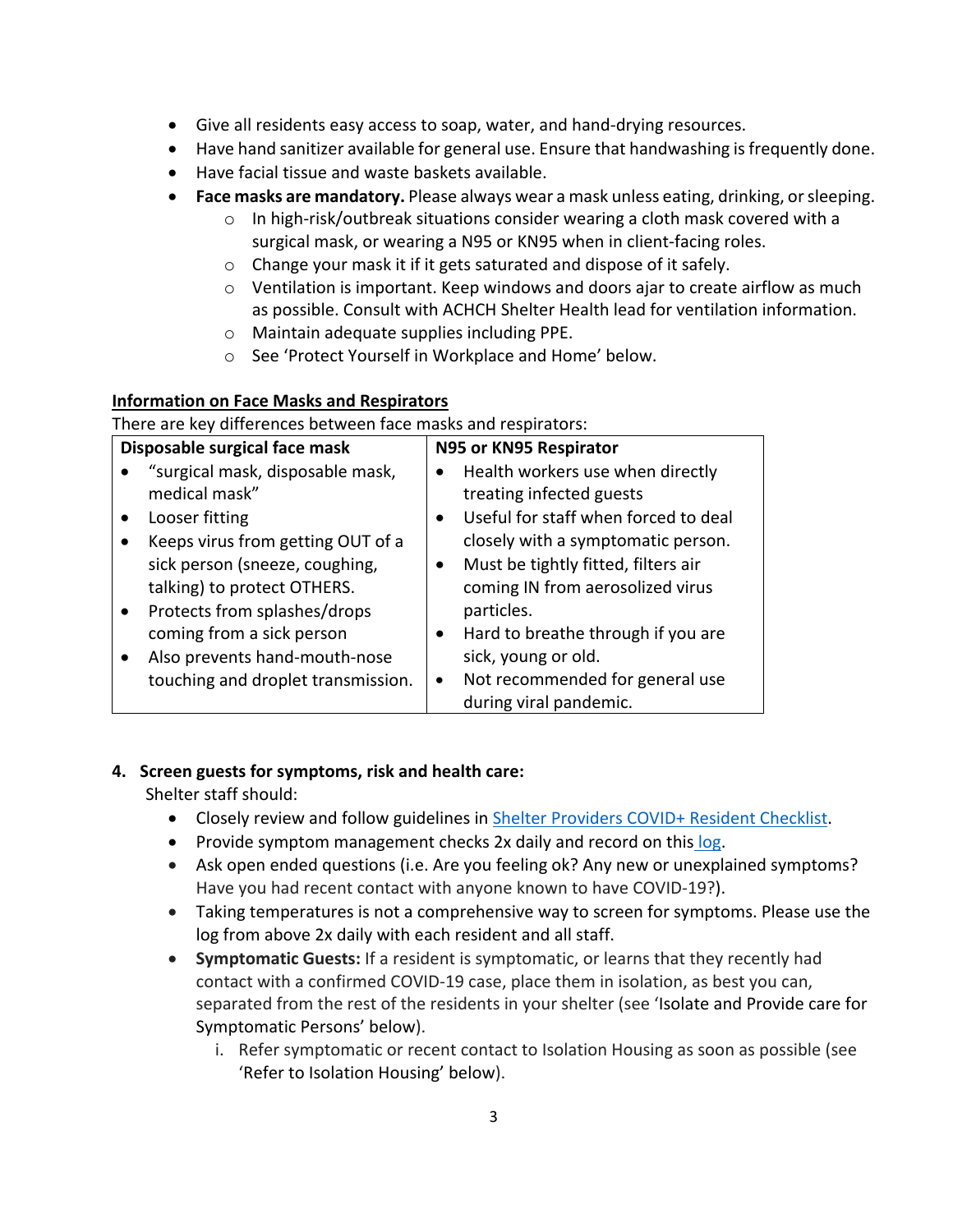- ii. If a person has **severe symptoms** (shaking, high fevers, difficulty breathing, difficulty walking, inability to stay hydrated, unable to care for self in shelter/tent) **CALL 911**.
- iii. Contact Kari Jennings-Parriott at (510) 472-4255 or email at [kari.jenningsparriott@acgov.org](mailto:kari.jenningsparriott@acgov.org) ASAP.
- **Testing**:
	- **Refer to<https://covid-19.acgov.org/testing.page?#Community> for free community testing locations nearby.**
	- Consider requesting regular on-site testing by ACHCH.
- **Health Care:** Ensure that shelter guests have access to a [primary care provider.](https://www.achch.org/get-help.html#primary) See People with chronic health issues continue to need ongoing health care even in time of pandemic.

## <span id="page-3-0"></span>**5. Refer to Isolation Housing**

If a person develops symptoms of COVID-19 including fever, cough or shortness of breath, or reveals that they are a recent contact of a person with a confirmed case of COVID-19, please refer them to countywide [Isolation & Quarantine Housing](https://www.achch.org/isolation-housing.html) as soon as possible:

- **Operation Comfort Hotel Screening & Referral Form:** [https://forms.gle/CG9GQW4R8nxRFwbg8](https://urldefense.proofpoint.com/v2/url?u=https-3A__forms.gle_CG9GQW4R8nxRFwbg8&d=DwMFaQ&c=6ZboKdJzR8nZOqwBjhPnCw&r=FcYi8q4yGJeLfoAw2HpGxci5RHvRw5EJmpZ_MhGrdJY&m=QVwFgzxGYLa_osBEWfHb_v_7Vm06C1EVZJR9sO8twEI&s=jSZoRqyJJDy32eUhGAijRTFx068LqmELyR1BdzXbyFc&e=)
- If a person has severe symptoms (shaking, high fevers, difficulty breathing, difficulty walking, inability to stay hydrated, unable to care for self in shelter/tent) CALL 911.
- Your shelter program should have an Isolation Housing lead. Please have an isolation housing isolation and referral action plan.
- **Immediately contact the ACHCH program** when you refer someone to Operation Comfort, if you have concerns or questions, or you believe someone with COVID symptoms, needs isolation and treatment, and cannot access Isolation Housing: 510-891-8950 (business hours), Kari Jennings-Parriott (510) 472-4255 or emai[l kari.jenningsparriott@acgov.org;](mailto:kari.jenningsparriott@acgov.org) or contact ACPHD (925) 422-7595 outside of business hours.
- **Transportation:** People accessing Isolation housing are provided with transportation. **NEVER transport symptomatic guests on your own, nor through rideshare or taxis.**

## <span id="page-3-1"></span>**6. Practice physical distancing in the shelter setting:**

All guests should follow current [County orders.](https://covid-19.acgov.org/face-masks)

Shelter providers should continue to have lower numbers or decompressed shelter census at this time. Everyone (guests and staff) should wear face masks at all times.

# **Examples of Social Distancing in Shelter Setting:**

- Practice frequent handwashing and sanitizing.
- Keep at least 6 feet of "social distancing" with other people, avoid handshakes, hugs, etc.
- Divide up sleeping spaces into smaller groups, with at least 6' between each bed.
- Create room dividers to separate beds.
- Continue to keep shelter beds at the decompressed rate will advised otherwise. Shelters have reduced the amount of guests to enable them to expand the amount of space and support physical distancing.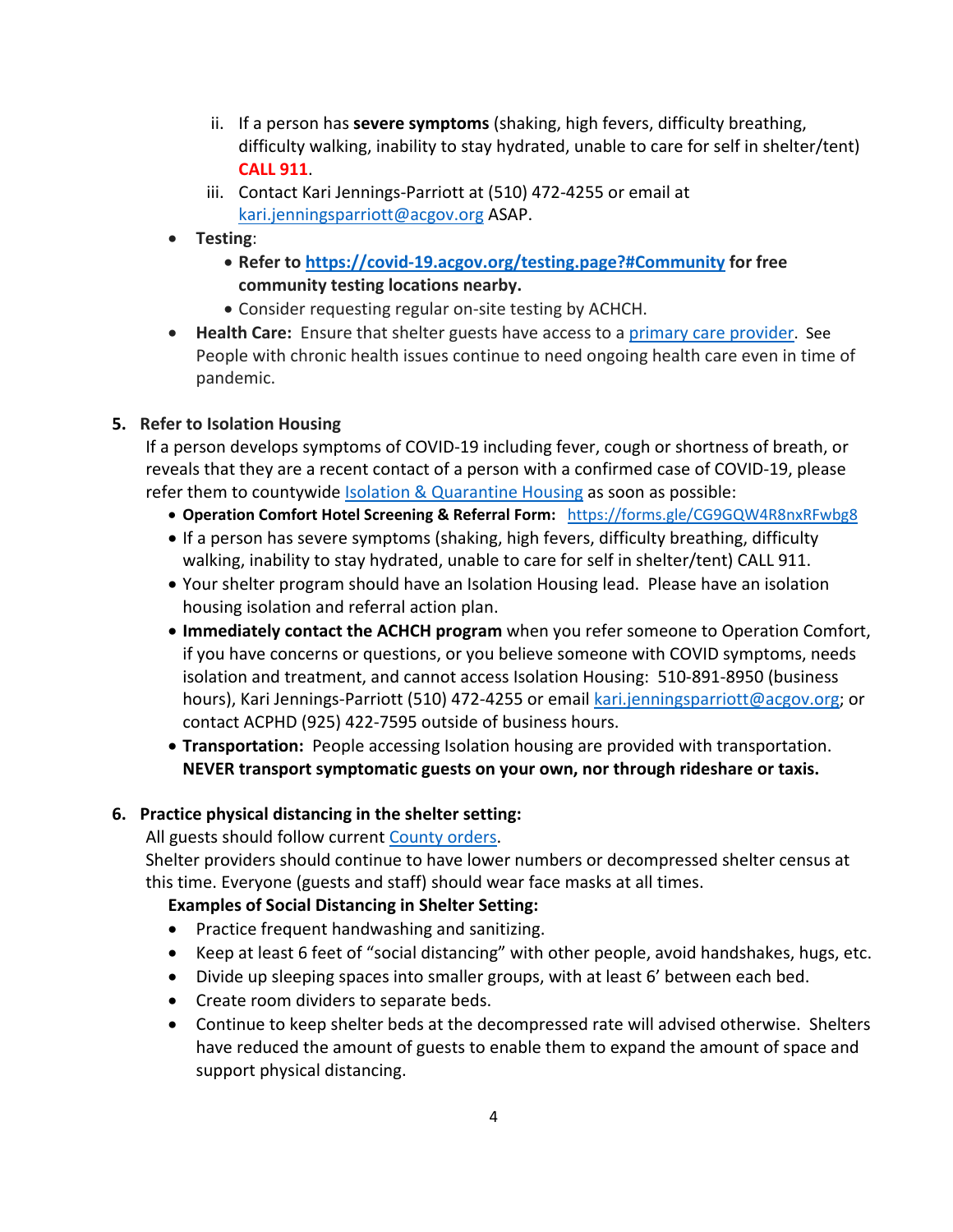• Get "grab and go" lunches and meals and stagger meals to enable people to eat at separate times and locations.

## <span id="page-4-0"></span>**7. Isolate and provide care for symptomatic persons**

- Shelter providers should make contingency plans for outbreak situations in which a shelter may need to convert to a Quarantine In Place environment. Consult with ACHCH shelter health lead Kari Jennings-Parriott, to discuss contingency plans for staffing, meals, supplies, etc.
- Symptomatic persons with no other isolation options, or whom are awaiting referral or transport to Isolation Housing, should be enabled to temporarily isolate, ideally in a separate, well-ventilated room, kept out of close contact (at least 6') of others, arrange to receive "to go" bag lunches, water, tissue and face masks. They should be provided with medical care information and "home" isolation. [More information](https://covid-19.acgov.org/isolation-quarantine#1595784429592-title3) available from Alameda County.
- **Identify isolation spaces for symptomatic persons**: Designate a space for people who may become symptomatic. If possible, designate a nearby separate bathroom just for symptomatic people. Develop a plan for cleaning the room at least daily.
	- Require the guest to wear a surgical mask.
	- Encourage the guest to lie down and rest. Most will want to do this.
	- Prevent dehydration. Encourage guest to drink plenty of water, clear soup, decaffeinated tea, juice. Bring food to the guest to avoid contact with other persons.
	- Provide guest with hand sanitizer, tissues and plastic bag or lined garbage bag to dispose of tissues.
	- Encourage guest to cough into their elbow area or cover their mouth with tissues or paper towels when they cough or sneeze.
	- Avoid housing the sick person in a room with people who have health conditions that increase their risk of complications from COVID-19, these include but not limited to HIV, asthma, diabetes and pregnancy.
	- Use sheets or curtains to create temporary barriers between beds.
	- Check in on guest several times a day.

#### <span id="page-4-1"></span>**8. Sanitation recommendations:**

- Please refer closely to the Seattle King County Seattle King County Sanitation and Hygiene [Guide.](http://blog.homelessinfo.org/wp-content/uploads/Sanitation-Hygiene-Guide-final-edited.pdf)
- Cleaning and Disinfecting Shelters and Programs
	- High touch areas likely to be contaminated should be cleaned and disinfected at least daily.
	- A 10% bleach solution (1/4 cup bleach to 1 gallon water) is adequate to kill COVID virus. After cleaning, let a bleach solution stand for 3-5 minutes and air dry. More detailed information [here.](https://content.govdelivery.com/attachments/WAKING/2020/03/13/file_attachments/1399868/COVID-19%20Disinfection%20Instructions%203.12.2020.pdf)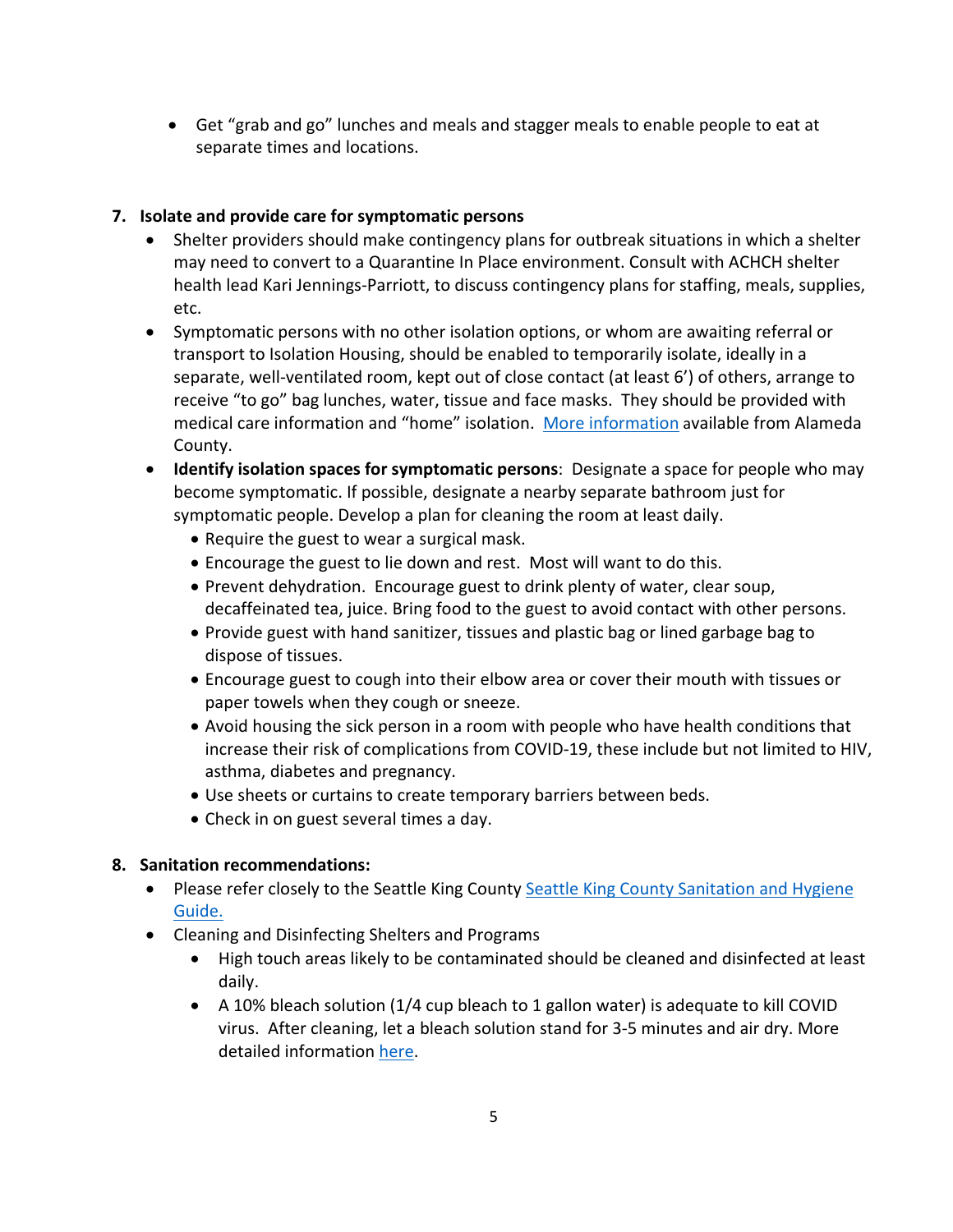- Be sure to use a separate procedure for first cleaning a surface, then disinfecting it: Disinfection usually requires the product to remain on the surface for a certain period of time (e.g., letting it stand for 3 to 5 minutes). with an EPA-registered disinfectant to kill germs, *after* the surface has been cleaned with soap and water.
- Personnel preforming the cleaning and disinfecting should use disposable gloves.
- Use damp cleaning methods. Dry dusting or sweeping can cause airborne virus droplets.
- Change mop heads, rags, and similar items used for cleaning and disinfecting frequently.
- Clean, disinfect, and dry equipment used for cleaning after each use.
- Items such as dishes, linens, or eating utensil do not need to be cleaned separately, but it important to note these items should not be shared or used by others.

## <span id="page-5-0"></span>**9. Protect Yourself in Workplace and Home**

- **Personal Protective Equipment**: Depending on your role in the shelter, you will have different PPE needs
	- Janitor- gloves and surgical mask
	- Food server- gloves and surgical mask
	- Shelter Staff- surgical masks, face shield when working within 6' of a resident and also gloves when touching residents
- **How to use PPE**
	- Don before contact with guests, generally when you get to work
	- Use carefully don't spread contamination
	- Do not touch your face
	- Avoid touching or adjusting other PPE
	- Remove gloves if they become torn; perform hand hygiene before donning new gloves
	- Limit surfaces and items touched
- **Wearing a Surgical Mask**
	- Clean your hands with soap/water or hand sanitizer
	- Make sure mask has no holes or tears
	- Determine the top from the bottom. Top has metal edge to mold to the shape of your nose
	- Determine front form back. The color side is usually the front, white side touches the face
	- Follow the instructions for the mask
		- o Hold mask by ear loops
		- o Place a loop around each ear
		- o Mold/pinch the metal edge to the shape of your nose
		- o Pull the bottom of the mask over your mouth and chin.
- **Disposing of surgical Mask**
	- Wash hands with soap and water or use hand sanitizer
	- Avoid touching front of the mask as it may be contaminated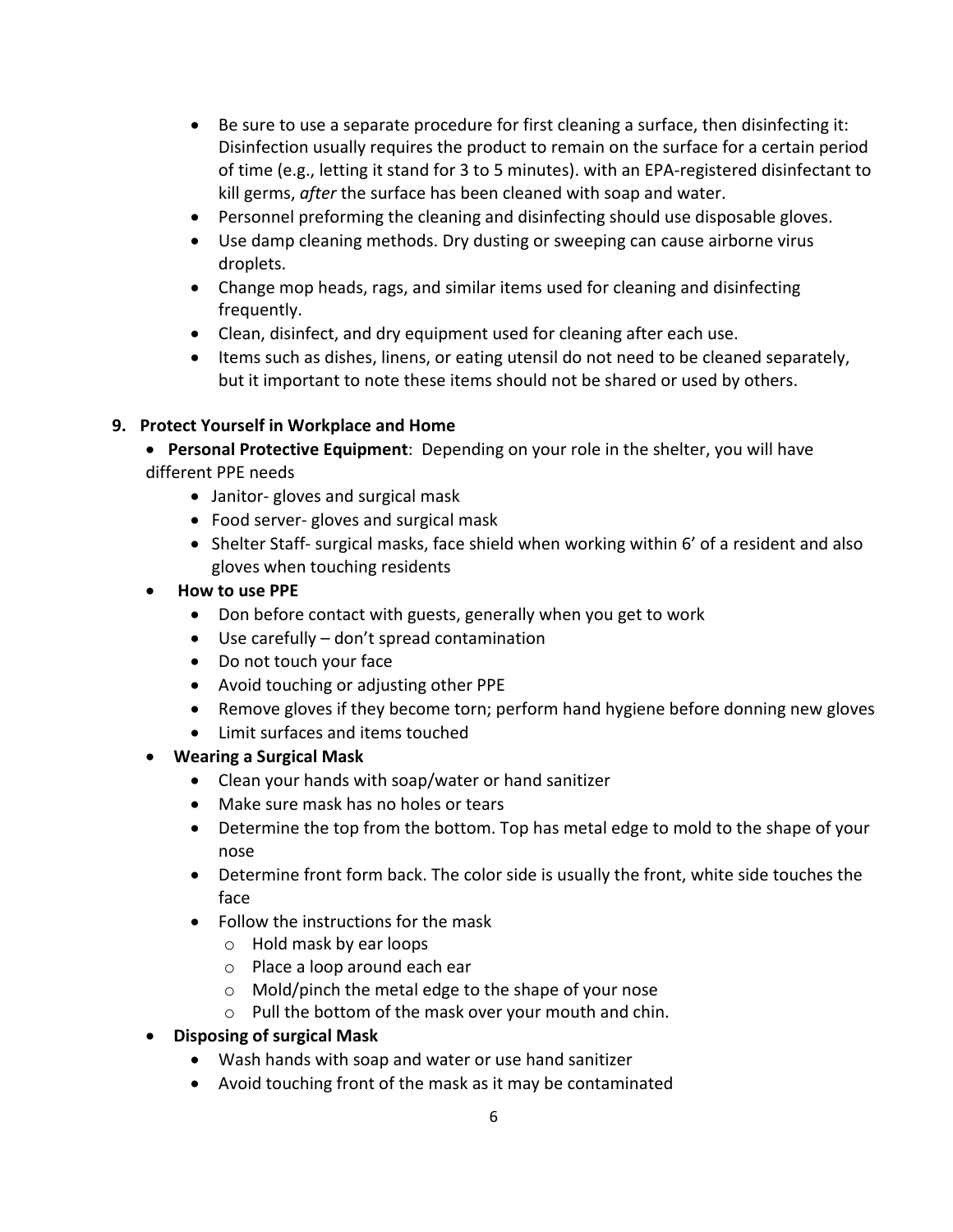- Hold both the ear loops and gently life and remove mask
- Throw mask in the trash
- Wash hands with soap and water or hand sanitizer
	- $\circ$  Staff should try to wear the same mask throughout their shift if it is not soiled.
	- o Please see:<https://www.cdc.gov/coronavirus/2019-ncov/hcp/ppe-strategy/>
- **How do I dispose of PPE**
- Remove and discard carefully, either at the doorway or immediately outside patient room; remove respirator outside room
- Place in red biohazard bag if it has blood or bodily fluids.
- Place in trash can otherwise
- Immediately perform hand hygiene
- **Before Leaving Home**
	- Wash hands, arms to elbow and face
	- Put on clean clothes and immediately prior to leaving home
	- Avoid scarves and flowy clothing
	- Minimize the number of objects transported between home and work
	- Clean hard surfaces with disinfectant prior to leaving (ie. phones, purses, lunch bags)
- **At Work**
	- Maintain social distance as much as possible from staff and residents
	- Wear surgical mask when not eating
	- Wear gloves if touching a resident
	- Wash hands frequently for 20 seconds
	- Wash hands well prior to eating
	- Frequently disinfect phones, keyboards mouse, pens, badges, door handles and high touch areas
- **Going Home**
	- Wash hands, arms to elbow and face
	- Clean hard surfaces with disinfectant prior to leaving, ex. Phones, purses, lunch bags, etc…
	- If you can change clothes to wear home. If not change clothing immediately upon returning home.
	- Put work clothing in a bag or in the washer to be cleaned
	- Wash hands again when you arrive at home.

## **10. Vaccines**

- Vaccines are the best way to protect staff and residents and stop the community spread of COVID-19.
- Make every available effort to ensure that staff is vaccinated. Some programs and jurisdictions require that either staff is vaccinated or they provide proof of negative COVID test on a weekly basis.
- Work to track vaccination status of residents how many and who are vaccinated vs. how many/who are not vaccinated?